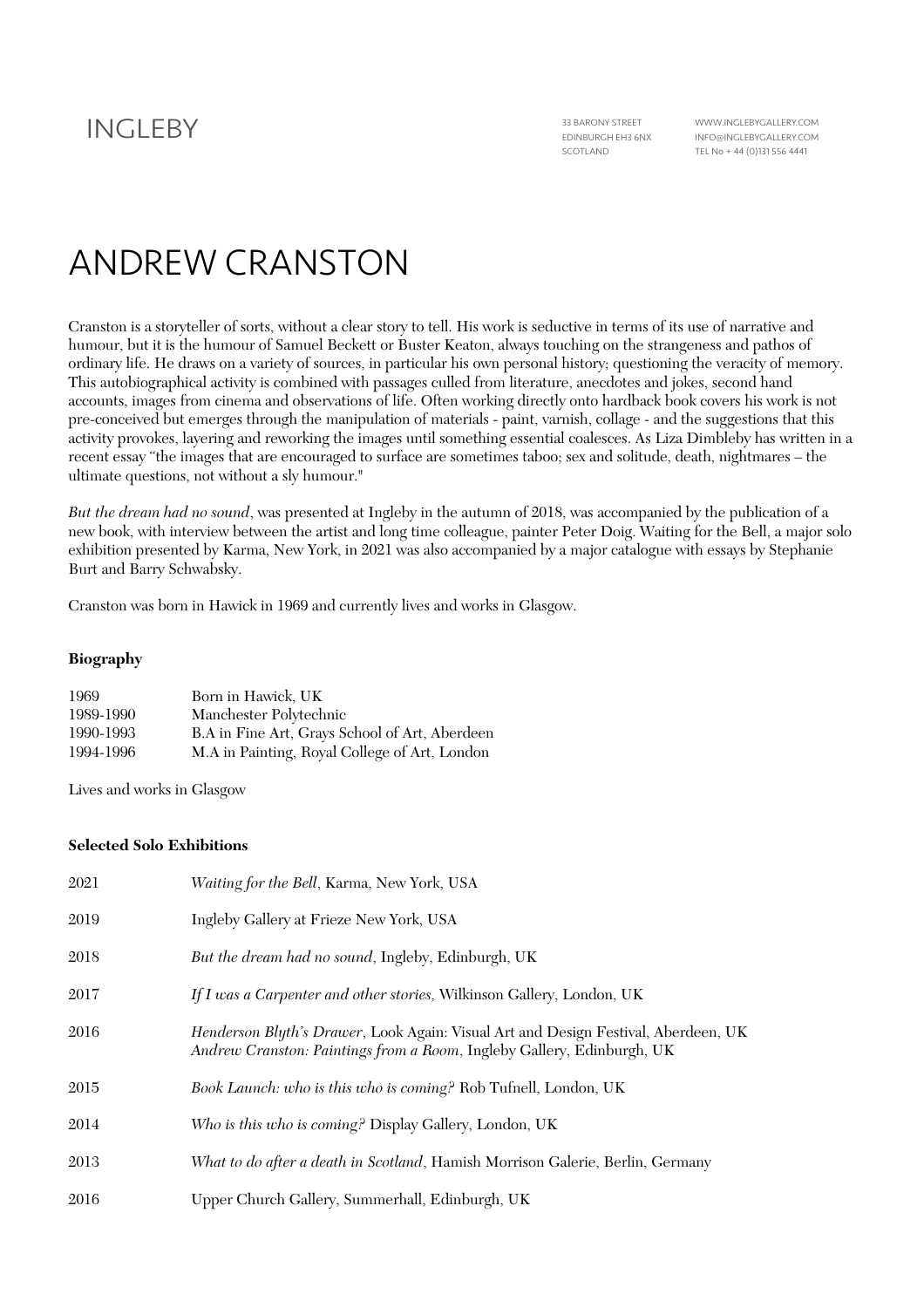| 2010 | Im Büro, Hamish Morrison Galerie, Berlin, UK                                                                                       |
|------|------------------------------------------------------------------------------------------------------------------------------------|
| 2009 | What a Man does in the Privacy of His Own Attic is His Affair, International Project Space, Bourneville<br>College, Birmingham, UK |
| 2002 | Mappin Open Solo Show, Mappin Art Gallery, Sheffield, UK                                                                           |
| 2000 | Stoorsooker, Royal Scottish Academy, Edinburgh, UK                                                                                 |
| 1998 | Happy Hunting Ground, Peacock Printmakers, Aberdeen, UK                                                                            |

# **Selected Group Exhibitions**

| 2021 | Faces in the Water, Ingleby at Cromwell Place, South Kensington, London, UK<br>On Leaving, Modern Art, London, UK<br>Dear John, Adams and Ollman, Portland, Oregon, USA                    |
|------|--------------------------------------------------------------------------------------------------------------------------------------------------------------------------------------------|
| 2020 | HOME, Ingleby Edinburgh, UK<br>(Nothing But) Flowers, Karma, New York, USA                                                                                                                 |
| 2019 | Brexit: Mail Art from a Small Island, Sipgate Shows, Düsseldorf, Germany<br>Du Coq À L'âne, Le Bel Ordinaire, Pau, France<br>Painters Beach Club: Telescope, Jerwood Gallery, Hastings, UK |
| 2018 | TWENTY, Ingleby, Edinburgh, UK<br>Zeros to Heroes: The Beta Band Archive, J Hammond Projects, London, UK<br>Lovers and other spectres, Kingsgate Project Space, London, UK                 |
| 2016 | Outside, curated by Matthew Higgs, Karma, New York, USA                                                                                                                                    |
| 2014 | Mac International, Mac Arts Centre, Belfast, UK                                                                                                                                            |
| 2013 | Between the late and Early, RSA, Edinburgh, UK                                                                                                                                             |
| 2012 | John Moores Painting Prize, Walker Art Gallery, Liverpool, UK<br>Dorian Gray, Second Guest Projects and Ana Christea Gallery, New York, USA                                                |
| 2011 | Hurricane Lamb, Duff House, Banff, UK<br>Courtesy of Objects, (guest artist in Marc Camille Chaimowitz exhibition,<br>Norwich Gallery, Norwich, UK                                         |
| 2009 | EAST International, Norwich Gallery, Norwich, UK                                                                                                                                           |
| 2008 | This Dark Ceiling, Intermedia Gallery, C.C.A, Glasgow, UK<br>Interieur, Ute Parduhn Gallery, Dusseldorf, UK                                                                                |
| 2007 | EAST International, Norwich Gallery, Norwich, UK                                                                                                                                           |
| 2003 | Wrote and directed commissioned video for The Beta Band, EMI records                                                                                                                       |
| 2003 | Oriel Mostyn 13, Oriel Mostyn, Llandudno, UK<br>Sometime Blonde, Rockwell, London, UK                                                                                                      |
| 1999 | In the Summertime, Talbot Rice Gallery, Edinburgh, UK<br>Poster Show, Gavin Brown's Enterprise, New York; USA; Cabinet Gallery, London, UK                                                 |

## **Residencies and Awards**

| 2014 | The Arts Foundation Fellowship for Painting     |
|------|-------------------------------------------------|
| 2013 | Creative Scotland Quality Arts Production Award |